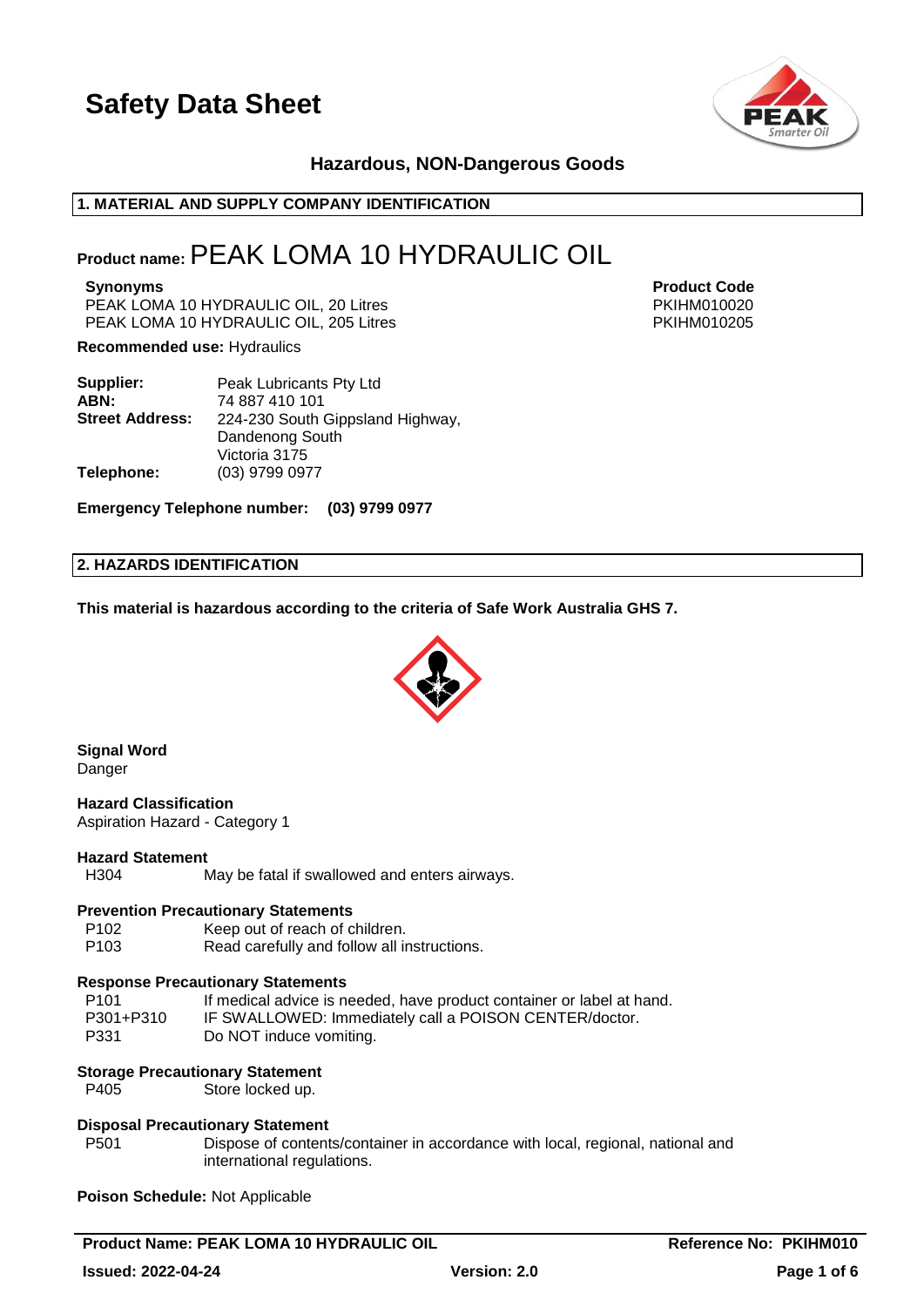

# **DANGEROUS GOOD CLASSIFICATION**

Not classified as Dangerous Goods by the criteria of the "Australian Code for the Transport of Dangerous Goods by Road & Rail" and the "New Zealand NZS5433: Transport of Dangerous Goods on Land".

Classified as a C2 (COMBUSTIBLE LIQUID) for the purpose of storage and handling, in accordance with the requirements of AS 1940. Refer to State Regulations for storage and transport requirements.

| 3. COMPOSITION INFORMATION                                                                          |            |                   |
|-----------------------------------------------------------------------------------------------------|------------|-------------------|
| <b>CHEMICAL ENTITY</b>                                                                              | CAS NO     | <b>PROPORTION</b> |
| Distillates, petroleum, hydrotreated light paraffinic<br>Ingredients determined to be Non-Hazardous | 64742-55-8 | >95%<br>Balance   |
|                                                                                                     |            | 100%              |

# **4. FIRST AID MEASURES**

If poisoning occurs, contact a doctor or Poisons Information Centre (Phone Australia 131 126, New Zealand 0800 764 766).

**Inhalation:** Remove victim from exposure - avoid becoming a casualty. Remove contaminated clothing and loosen remaining clothing. Allow patient to assume most comfortable position and keep warm. Keep at rest until fully recovered. Seek medical advice if effects persist.

**Skin Contact:** If skin or hair contact occurs, remove contaminated clothing and flush skin and hair with running water. If swelling, redness, blistering or irritation occurs seek medical assistance.

**Eye contact:** If in eyes wash out immediately with water. In all cases of eye contamination it is a sensible precaution to seek medical advice.

**Ingestion:** Immediately rinse mouth with water. If swallowed, do NOT induce vomiting. Give a glass of water to drink. Never give anything by the mouth to an unconscious patient. If vomiting occurs give further water. Immediately call Poisons Centre or Doctor.

**PPE for First Aiders:** Wear safety shoes, overalls, gloves, apron, safety glasses, respirator. Use with adequate ventilation. If inhalation risk exists wear organic vapour/particulate respirator meeting the requirements of AS/NZS 1715 and AS/NZS 1716. Available information suggests that gloves made from nitrile rubber should be suitable for intermittent contact. However, due to variations in glove construction and local conditions, the user should make a final assessment. Always wash hands before smoking, eating, drinking or using the toilet. Wash contaminated clothing and other protective equipment before storing or re-using.

**Notes to physician:** Treat symptomatically.

# **5. FIRE FIGHTING MEASURES**

**Hazchem Code:** Not applicable.

**Suitable extinguishing media:** If material is involved in a fire use water fog (or if unavailable fine water spray), alcohol resistant foam, standard foam, dry agent (carbon dioxide, dry chemical powder).

**Specific hazards:** Combustible liquid.

**Fire fighting further advice:** On burning or decomposing may emit toxic fumes. Fire fighters to wear self-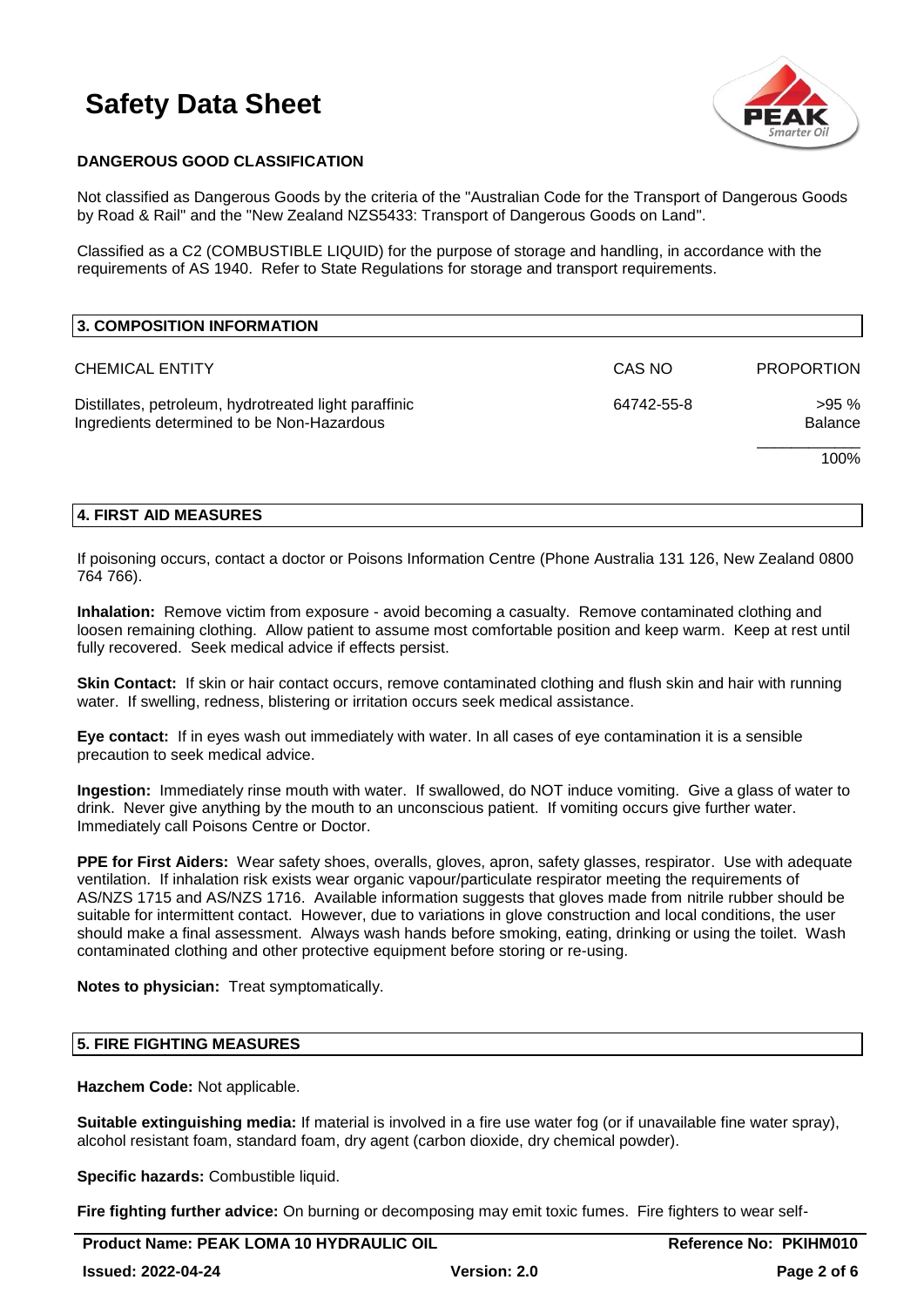

contained breathing apparatus and suitable protective clothing if risk of exposure to vapour or products of combustion or decomposition.

# **6. ACCIDENTAL RELEASE MEASURES**

### **SMALL SPILLS**

Wear protective equipment to prevent skin and eye contamination. Avoid inhalation of vapours or dust. Wipe up with absorbent (clean rag or paper towels). Collect and seal in properly labelled containers or drums for disposal.

### **LARGE SPILLS**

Clear area of all unprotected personnel. Slippery when spilt. Avoid accidents, clean up immediately. Wear protective equipment to prevent skin and eye contamination and the inhalation of vapours. Work up wind or increase ventilation. Contain - prevent run off into drains and waterways. Use absorbent (soil, sand or other inert material). Collect and seal in properly labelled containers or drums for disposal. If contamination of crops, sewers or waterways has occurred advise local emergency services.

**Dangerous Goods - Initial Emergency Response Guide No:** Not applicable

### **7. HANDLING AND STORAGE**

**Handling:** Avoid eye contact and repeated or prolonged skin contact. Avoid inhalation of vapour, mist or aerosols.

**Storage:** Store in a cool, dry, well-ventilated place and out of direct sunlight. Store away from foodstuffs. Store away from incompatible materials described in Section 10. Store away from sources of heat and/or ignition. Store locked up. Keep container standing upright. Keep containers closed when not in use - check regularly for leaks.

Classified as a C2 (COMBUSTIBLE LIQUID) for the purpose of storage and handling, in accordance with the requirements of AS 1940. Refer to State Regulations for storage and transport requirements.

# **8. EXPOSURE CONTROLS / PERSONAL PROTECTION**

**National occupational exposure limits:** No value assigned for this specific material by Safe Work Australia.

**Biological Limit Values:** As per the "National Model Regulations for the Control of Workplace Hazardous Substances (Safe Work Australia)" the ingredients in this material do not have a Biological Limit Allocated.

**Engineering Measures:** Natural ventilation should be adequate under normal use conditions.

**Personal Protection Equipment:** SAFETY SHOES, OVERALLS, GLOVES, APRON, SAFETY GLASSES, RESPIRATOR.

Personal protective equipment (PPE) must be suitable for the nature of the work and any hazard associated with the work as identified by the risk assessment conducted.

Wear safety shoes, overalls, gloves, apron, safety glasses, respirator. Use with adequate ventilation. If inhalation risk exists wear organic vapour/particulate respirator meeting the requirements of AS/NZS 1715 and AS/NZS 1716. Available information suggests that gloves made from nitrile rubber should be suitable for intermittent contact. However, due to variations in glove construction and local conditions, the user should make a final assessment. Always wash hands before smoking, eating, drinking or using the toilet. Wash contaminated clothing and other protective equipment before storing or re-using.

**Hygiene measures:** Keep away from food, drink and animal feeding stuffs. When using do not eat, drink or smoke. Wash hands prior to eating, drinking or smoking. Avoid contact with clothing. Avoid eye contact and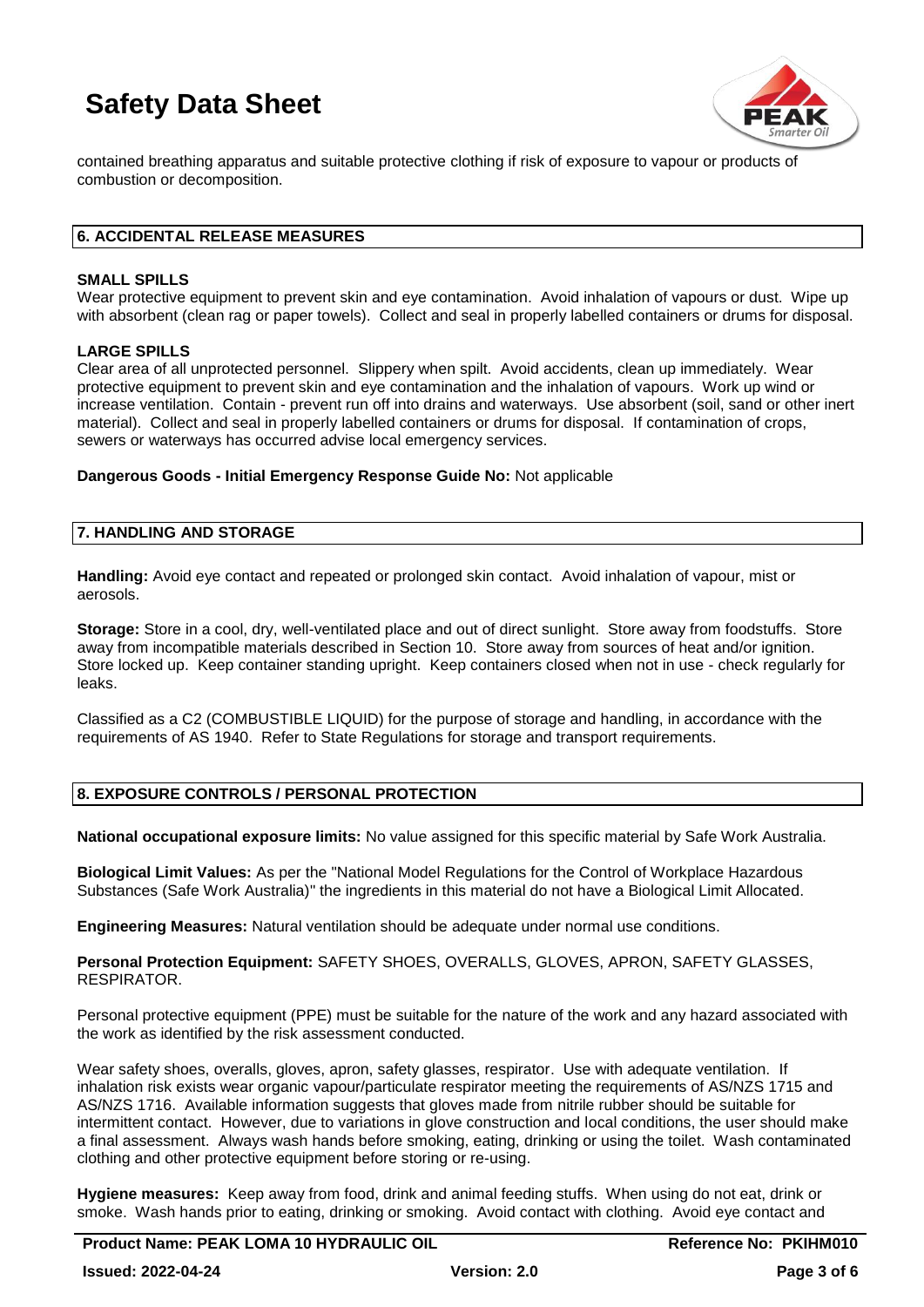

repeated or prolonged skin contact. Avoid inhalation of vapour, mist or aerosols. Ensure that eyewash stations and safety showers are close to the workstation location.

# **9. PHYSICAL AND CHEMICAL PROPERTIES**

| <b>Material Family:</b>                                                                                                                                         | Lubricant                            |                                                  |                                |      |
|-----------------------------------------------------------------------------------------------------------------------------------------------------------------|--------------------------------------|--------------------------------------------------|--------------------------------|------|
| <b>Base Units:</b>                                                                                                                                              | Litres<br>Oily Liquid<br>Light Amber |                                                  |                                |      |
| Form:                                                                                                                                                           |                                      |                                                  |                                |      |
| Colour:                                                                                                                                                         |                                      |                                                  |                                |      |
| Odour:                                                                                                                                                          | Characteristic                       |                                                  |                                |      |
| Solubility:                                                                                                                                                     |                                      | Insolu                                           |                                |      |
| Solubility in water:<br>Density:<br><b>Relative Vapour Density (air=1):</b><br>Vapour Pressure (20 °C):<br>Flash Point (°C):<br><b>Flammability Limits (%):</b> |                                      | Insolu<br>0.830<br>N Av<br>N App<br>>150<br>N Av |                                |      |
|                                                                                                                                                                 |                                      |                                                  | Autoignition Temperature (°C): | N Av |

**nsoluble in water** nsoluble **Density:** 0.830 g/mL @ 15°C **Melting Point/Range (°C):** N Av **pH:** N App **Viscosity:** 10.0 cSt @ 40°C, **Total VOC (g/Litre):** N Av

> (Typical values only - consult specification sheet)  $N Av = Not available, N App = Not applicable$

# **10. STABILITY AND REACTIVITY**

**Chemical stability:** This material is thermally stable when stored and used as directed.

**Conditions to avoid:** Elevated temperatures and sources of ignition.

**Incompatible materials:** Oxidising agents.

**Hazardous decomposition products:** Oxides of carbon and nitrogen, smoke and other toxic fumes.

**Hazardous reactions:** No known hazardous reactions.

# **11. TOXICOLOGICAL INFORMATION**

No adverse health effects expected if the product is handled in accordance with this Safety Data Sheet and the product label. Symptoms or effects that may arise if the product is mishandled and overexposure occurs are:

#### **Acute Effects**

**Inhalation:** Material may be an irritant to mucous membranes and respiratory tract. An asphyxiant; exposure to high concentrations can cause suffocation.

**Skin contact:** Contact with skin may result in irritation.

**Ingestion:** Swallowing can result in nausea, vomiting and irritation of the gastrointestinal tract. May cause lung damage if swallowed. Small amounts of liquid aspirated into the respiratory system during ingestion or vomiting may cause bronchopneumonia or pulmonary oedema.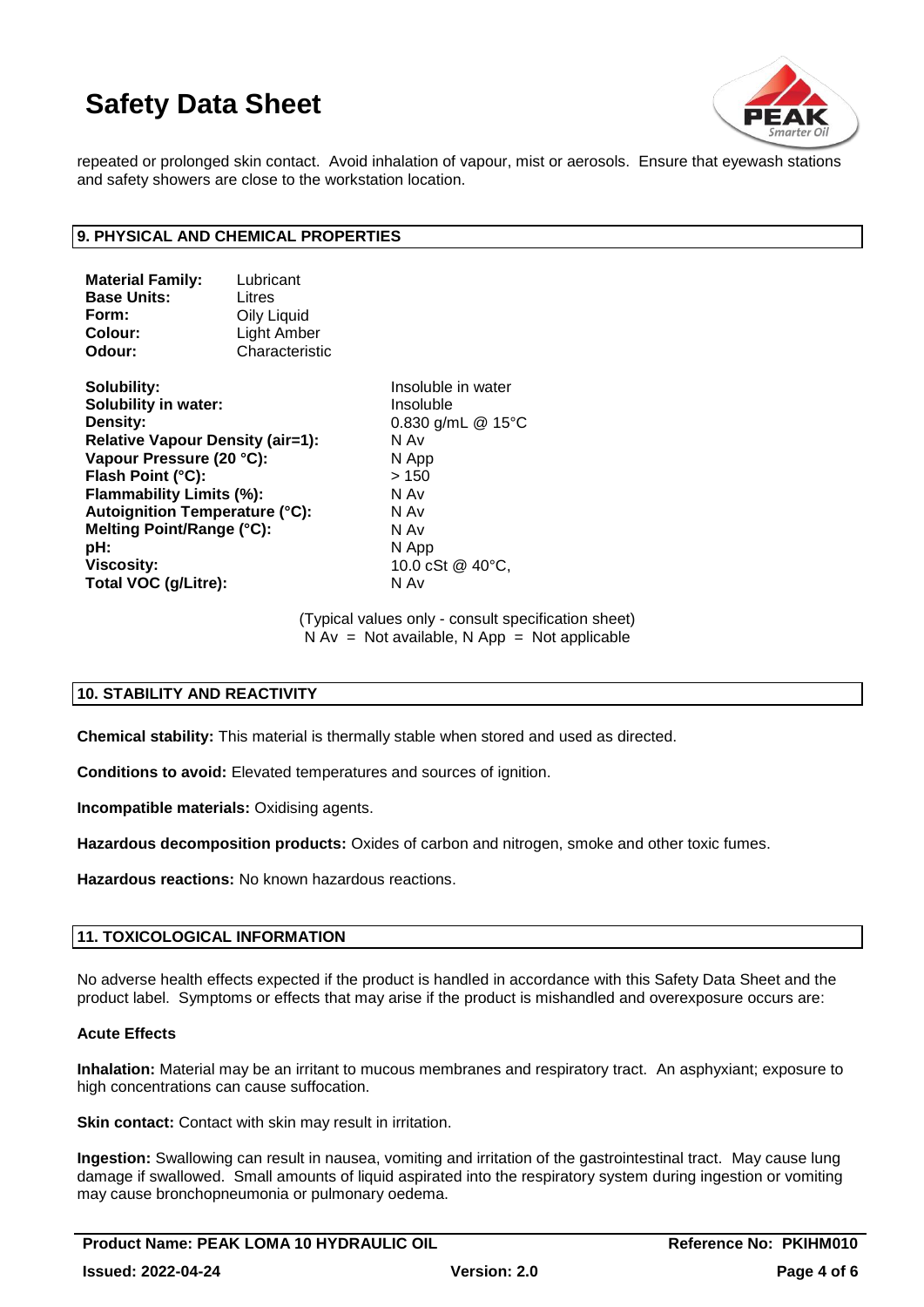

**Eye contact:** May be an eye irritant.

# **Acute toxicity**

**Inhalation:** This material has been classified as not hazardous for acute inhalation exposure. Acute toxicity estimate (based on ingredients):  $LC_{50} > 20.0$  mg/L for vapours or  $LC_{50} > 5.0$  mg/L for dust and mist.

**Skin contact:** This material has been classified as not hazardous for acute dermal exposure. Acute toxicity estimate (based on ingredients):  $LD_{50} > 2,000$  mg/Kg bw

**Ingestion:** This material has been classified as not hazardous for acute ingestion exposure. Acute toxicity estimate (based on ingredients):  $LD_{50} > 2,000$  mg/Kg bw

**Corrosion/Irritancy:** Eye: this material has been classified as not corrosive or irritating to eyes. Skin: this material has been classified as not corrosive or irritating to skin.

**Sensitisation:** Inhalation: this material has been classified as not a respiratory sensitiser. Skin: this material has been classified as not a skin sensitiser.

**Aspiration hazard:** This material has been classified as Aspiration Hazard - Category 1

**Specific target organ toxicity (single exposure):** This material has been classified as not a specific hazard to target organs by a single exposure.

### **Chronic Toxicity**

**Mutagenicity:** This material has been classified as not a mutagen.

**Carcinogenicity:** This material has been classified as not a carcinogen.

**Reproductive toxicity (including via lactation):** This material has been classified as not a reproductive toxicant.

**Specific target organ toxicity (repeat exposure):** This material has been classified as not a specific hazard to target organs by repeat exposure.

# **12. ECOLOGICAL INFORMATION**

Avoid contaminating waterways.

**Acute aquatic hazard:** This material has been classified as not hazardous for acute aquatic exposure. Acute toxicity estimate (based on ingredients): > 100 mg/L

**Long-term aquatic hazard:** This material has been classified as not hazardous for chronic aquatic exposure. Non-rapidly or rapidly degradable substance for which there are adequate chronic toxicity data available OR in the absence of chronic toxicity data, Acute toxicity estimate (based on ingredients): >100 mg/L, where the substance is not rapidly degradable and/or BCF  $<$  500 and/or log K<sub>ow</sub>  $<$  4.

**Ecotoxicity:** No information available.

**Persistence and degradability:** No information available.

**Bioaccumulative potential:** No information available.

**Mobility:** No information available.

# **13. DISPOSAL CONSIDERATIONS**

**Product Name: PEAK LOMA 10 HYDRAULIC OIL COMPUTE: Reference No: PKIHM010**